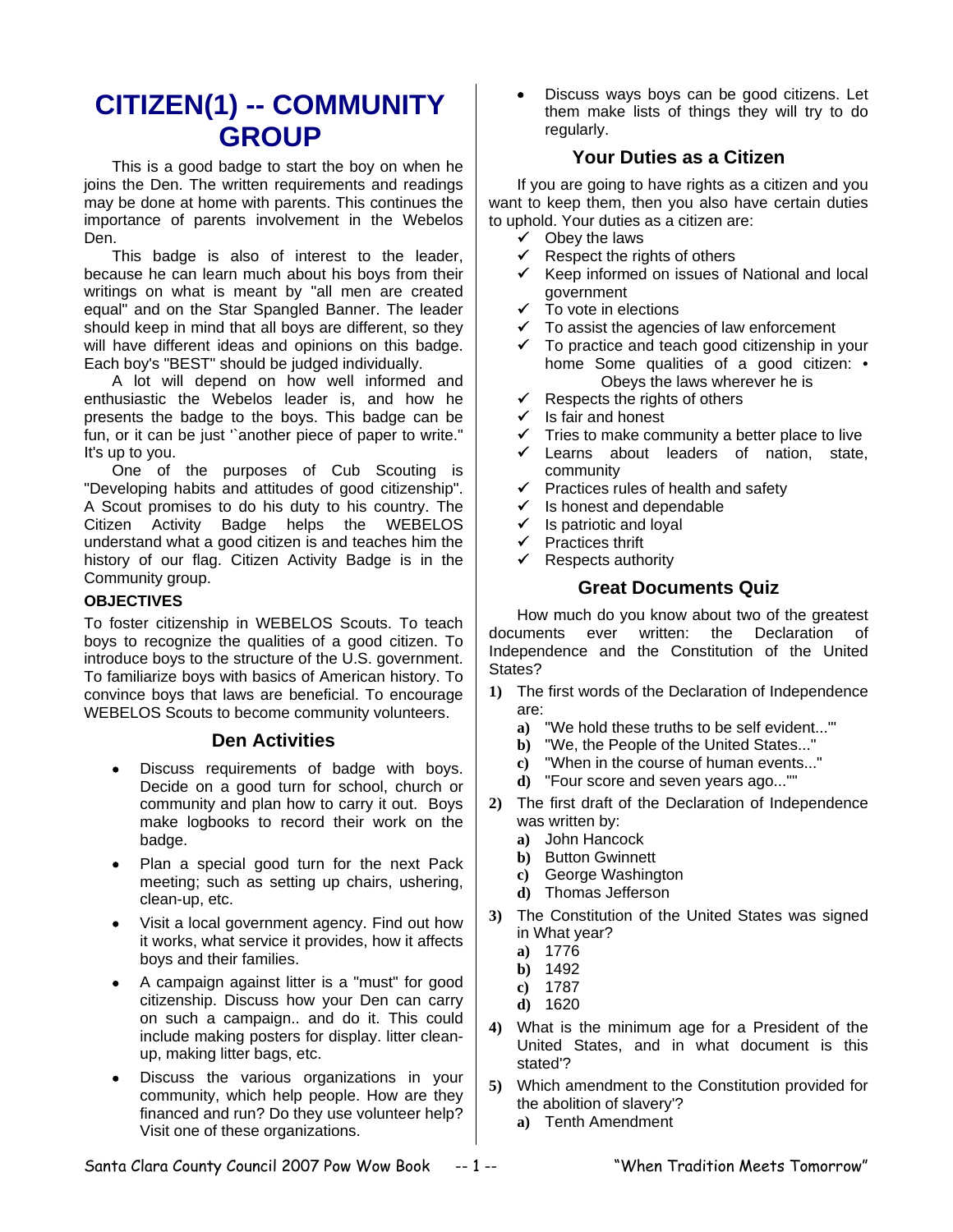- **b)** Thirteenth Amendment
- **c)** Third Amendment
- **d)** Sixteenth Amendment
- **6)** A Senator serves a term of:
	- **a)** Six years
	- **b)** Four years
	- **c)** Two years
	- **d)** Light years
- **7)** What is the maximum number of years a President may serve?
- **8)** Which amendment to the Constitution guarantees freedom of speech:
	- **a)** Fourteenth Amendment
	- **b)** First Amendment
	- **c)** Twenty-ninth Amendment
	- **d)** Fifth Amendment
- **9)** What legislative body has the sole power to impeach a President?

## **Answers:**

1-c, 2-d, 3-c, 4-Age 35. as stated in the Constitution, 5 b, 6-a, 7-Ten years (two terms plus the remainder of a predecessor's term if 2 years or less), 8-b, 9-House of Representatives

## **On Your Mark**

Mark the best ending for each sentence.

- 1. If you meet the president, you call him:
	- a) your highness
	- b) your Excellency
	- c) Mr. President
- 2. The president and his family live in:
	- a) Blair House
	- b) the White House
	- c) the suburbs
- 3. The first president to live in the White House was: a) John Adams
	- b) George Washington
	- c) "Thomas Jefferson
- 4. We celebrate the birthdays of two presidents in February they are:
	- a) Washington and Lincoln
	- b) Jefferson and Adams
	- c) T. Roosevelt and F. D. Roosevelt
- 5. During the War of 1812, when Madison was President, a famous song was written. It is called: a)The Battle Hymn of the Republic b) God Bless America
	-
	- c) The Star Spangled Banner
- 6. The only man to be elected president four times was:
	- a) Abraham Lincoln
	- b) Franklin Delano Roosevelt
	- c) Ulysses S. Grant
- 7. The two big political parties today are called:
	- a) the Republicans and the Democrats
	- b) the Federalists and Whigs
	- c) the Conservatives and the Liberals
- 8. The law says Presidential elections must be held on:
- a) the first Monday in October
- b) the first Tuesday in November
- c) Halloween
- 9. The parties pick their presidential candidates in:
	- a) presidential primaries
	- b) national nominating convention
	- c) by secret vote
- 10. If a president dies in office the next president is: a) the vice president
	- b) elected by the people
	- c) the oldest senator
- 11. Presidential elections are held every:
	- a) two years
	- b) four years
	- c) six years
- 12. If you want to run for president you should:
	- a) go jogging
	- b) take a nap
	- c) make speeches
- 13. The United States is made up of:
	- a) 50 states
	- b) 48 states
	- c) 46 states
- 14. Twenty-seven presidents have studied:
	- a) flying
	- b} the stars
	- c) the law
- 15. The presidents wife is called:
	- a) the queen
	- b) the first lady
	- c) Mrs. President

#### **Answers:**

1-c, 2-b, 3-a, 4-a, 5-c, 6-b, 7-a, 8-b, 9-b, 10-a, 11-b, 12-c, 13-a, 14-c, 15-b

## **Newspaper Study**

Equipment: One current newspaper per team. Put teams in corners, each with the same day's issue of a newspaper. On signal, teams begin a search for news items that definitely illustrate the Scout Law. Items are cut out and numbered according to the point of the Law. Team with most clippings wins. (Team leaders distribute pages among his team members)

# **Patriotic Wall Plaque**

Using a copy of the Declaration of Independence, Bill of Rights or the Gettysburg Address; make a wall plaque by mounting one of these on 1/4" plywood shaped into the design of a scroll. Make your scroll slightly larger than your copy. Finish plywood by sanding, staining a natural color and varnishing or leave the wood grain and color show through by eliminating stain and just varnish.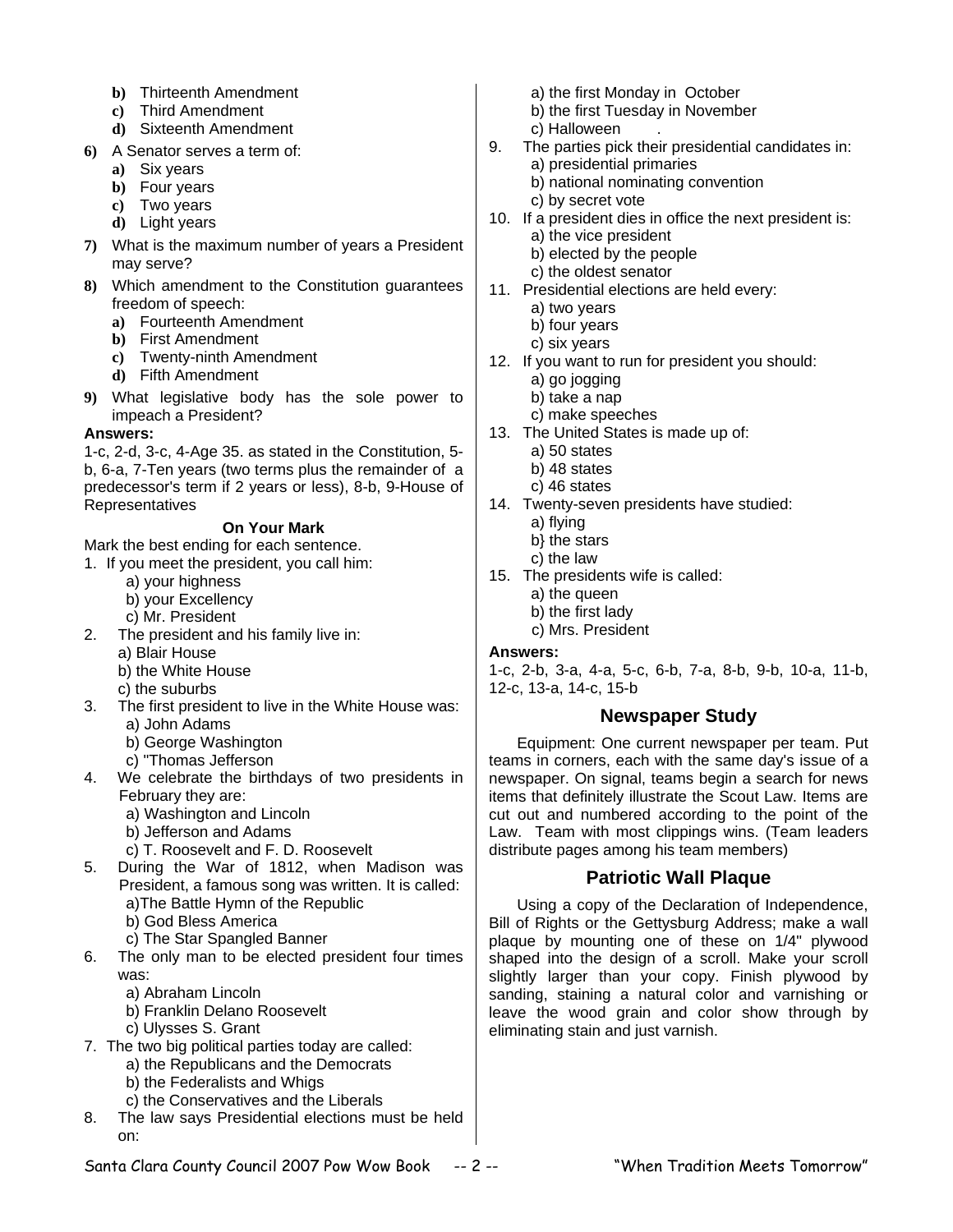# **Where to go and what to do**

- Invite a guest speaker from a local board to explain his duties and tell the WEBELOS Scouts why he volunteers his time.
- Buy a packet of used U.S. commemorative stamps. Distribute several to the WEBELOS Scouts and challenge them to discover the "story behind the stamp". At the following meeting allow each boy ample time to describe his stamps and their significance.
- Attend a local city council meeting.
- Do a Good Turn by conducting a litter pickup campaign
- Have each WEBELOS Scout write a letter to his Senator or Congressman to express an opinion on an issue. It would be especially interesting if two WEBELOS Scouts wrote an opinion about opposite sides of the same issue. See what responses you receive.
- Encourage WEBELOS Scouts to fly a flag at home particularly on appropriate flag holidays.
- Arrange for the WEBELOS den to do a community service project.

## **Good turn ideas**

- Give some of the toys the WEBELOS Scouts may have made as part of the Craftsman badge to needy children. Use Craftsman skills to repair and refurbish toys for the same purpose.
- Give a holiday party for children or adults in a residential situation. Plan games, songs, small gifts, party favors, and treats
- Participate in the Food Drive in the fall to stock good pantries for needy families
- Collect toilet articles and used clothing for the homeless
- Salvage used books to be sold at the public library or to be used to set up libraries for children or adults in a residential situation
- Read to someone who cannot see.
- Provide snow shoveling, yard care, errand service, or other aid to an elderly person or couple in your neighborhood.

# **NEWSPAPER STUDY GAME**

*for dens or small groups* 

**Equipment:** One current newspaper per den

Teams gather in groups, each with the same day's issue of a newspaper. On signal, teams start a search for news items that definitely illustrate the 12 points of the Scout Law. Items are cut out and numbered according to the point of the law. Team with the most clippings in a given time wins.

*Strategy Tip: Team leaders should distribute pages among his team members instead of everyone grabbing for papers.* 

# **CITIZEN SCAVENGER HUNT**

## By Barb Stephens

Most government buildings offer a tour of some sort and you might be able to combine the tour with the following scavenger hunt. Divide the den into two or three teams and give the boys a reasonable time limit. Have them locate answers to questions like these:

- **1.** What is the mayor's middle initial and what does the initial stand for?
- **2.** Bring back a piece of stationery showing our town's logo or crest.
- **3.** Draw a picture of our state flag.
- **4.** On what floor of City Hall can you find \_\_\_\_\_\_\_\_\_\_\_\_\_\_\_?
- **5.** Who runs the Water Works Department and what does that department do?
- **6.** Where does the City Council meet?
- **7.** What's on the top floor of the City Hall building?
- **8.** What is the full name of the governor of the state?
- **9.** Get a brochure about trash pick up service.
- **10.** Who takes care of snow removal/tree removal from city streets and what is their budget?

# **DO YOU KNOW YOUR FLAG?**

When the Stars and Stripes first became our national flag, no one was sure just what the design of the flag should be. Since the time of that first flag, official descriptions of the national colors have been very careful and clear. Not only is the design of the flag carefully described today, but there are many special rules for displaying it. The following questions are based on the universal flag code of the United States. See how many you and your WEBELOS den can answer correctly. Some of these questions are tricky.

- **1.** The flag is raised (a) slowly; (b) briskly; (c) at any speed that is comfortable.
- **2.** If you carry the flag in a parade and passed before the President of the United States, you would dip the flag slightly in salute to the President as you walked past him. True or False?
- **3.** The flag must never be lowered no matter how bad the weather conditions. True or False?
- **4.** The flag is never allowed to fly after daylight hours anywhere in the world. True or False?
- **5.** When the flag is carried in a procession or on other occasions, it is escorted by an honor guard. True or False?
- **6.** The flag's honor guard walks (a) on the flag's right; (b) just behind the flag; (c) on both sides of the flag.
- **7.** If you are a Cub Scout, WEBELOS Scout, Boy Scout, or Explorer, you always give the Cub Scout,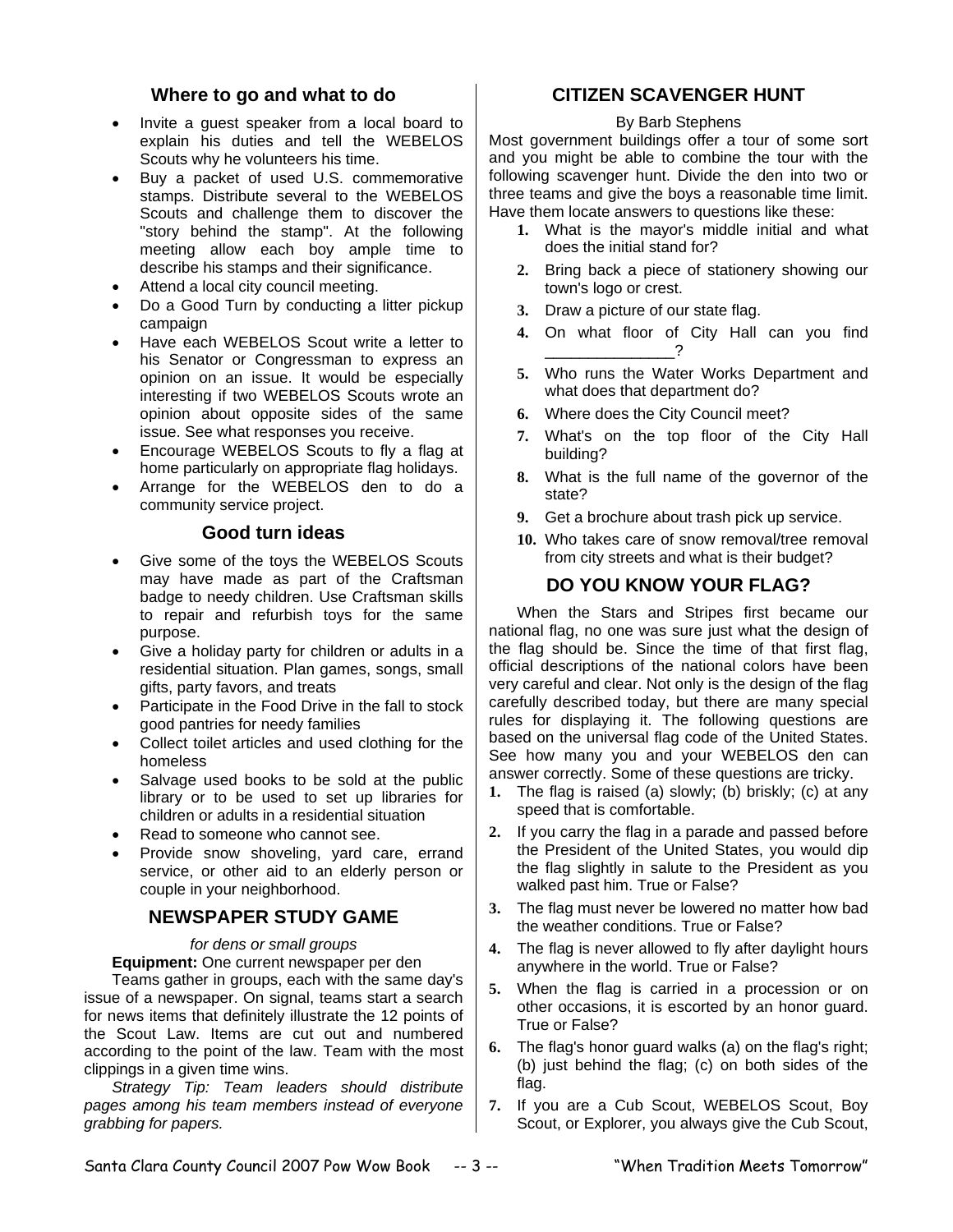or Explorer salute to the flag even when you are not in uniform. True or False?

**8.** When you carry the flag in a parade with other flags, the U. S. flag must go on the left of and in line with the other flags. True or False?

Answers:

- **1.** (b) briskly it's a happy occasion!
- **2.** False. The flag is never dipped to anyone..
- **3.** False. The flag is not flown in bad weather.
- **4.** False. Although it is the custom to display the flag only from sunrise to sunset, there is no law prohibiting its being flown both day and night.
- **5.** True.
- **6.** (c) on both sides of the flag.
- **7.** False. When you are in civilian clothes, you remove your hat and place your hand over your heart when the flag passes
- **8.** False. It is carried at the right of the other flags or at the front and center of a line of other flags.

# **Den Activities**

One way to make this activity badge come alive is to get involved. A good citizen gets involved where he lives. Your involvement can start at any age and it can be almost any useful act. Now is a good time to plan a citizenship project for your Webelos den.

# **Clothing Drive**

Often after a fire, flood, or other disaster many people will be without sufficient clothing. Generally, local authorities coordinate a campaign to get used clothing in serviceable condition for distribution to the victims. Councils and districts should cooperate with local authorities and not attempt to set up an independent project.

## **Get-Out-The-Vote Campaign**

A natural follow-up to registration campaign is an effort to get every eligible voter to vote. This calls for an educational and promotional campaign aimed at reminding citizens of their right and duty to vote. The campaign must be non-partisan. Before the election distribute get-out-the-vote materials. On election day, Scouts may be stationed outside polling places to "baby-sit" young children, hold packages, assist elderly or handicapped people, and provide "I have voted" badges to voters, leaving them as a reminder to others.

# **Mark Homes for Disabled Persons**

In cooperation with fire departments, install amber reflectors (or other distinctive devices) over the front doors of homes where handicapped persons live. Then if a fire breaks out, the firefighters will know immediately that a handicapped person lives there. A similar device may be placed on the door of the person's bedroom to help firefighters find it in an

emergency. Fire departments generally provide the insignia, usually placed on the front downstairs window near the door or on the glass of the front door. A similar device is placed on the window of the invalid's room. Caution: Be sure you have approval of everyone living in that home before you place markers.

#### **Collect Christmas Toys**

In many communities, new and used but still usable toys are collected for` distribution to needy children at Christmas. Units may assist by making pickups of toys, making posters to advertise the campaign, helping to stockpile toys, cleaning and repairing used toys, and delivering toys to the agencies that distribute them to poor children. Each youth member may also be asked to contribute one usable toy.

# **Flying Flags**

Buy a bulk of small plastic flags. Divide them up to all the den members during the closing ceremony. Tell them to carry the flags around this week and give them to people who are being "Good Citizens," explaining why.

# **Citizen**

#### *(Tune: Row, Row, Row Your Boat)*

Fly, fly, fly your flag, On our holidays, Be a loyal citizen,

In this and other ways. We're good citizens,

From a land that's free, We should all be proud to serve, So patriotically.

Be good citizens, Webelos like me, I'll be loyal, honest, true, And keep my country free.

#### **Duties & Rights**

By Barb Stephens

**Every Citizen has ...**

Complete each statement by inserting duty or right in the blank.

- **1.** The \_\_\_\_\_\_\_\_ to obey all laws.
- 2. The **b** to equal protection of laws and equal justice in the courts.
- **3.** The \_\_\_\_\_\_\_\_ to respect the rights of others.
- **4.** The \_\_\_\_\_\_\_\_ to inform yourself on issues of government.
- **5.** The \_\_\_\_\_\_\_\_ to be free of arbitrary search and seizure.
- **6.** The \_\_\_\_\_\_\_\_ to equal education and economic opportunity.
- **7.** The \_\_\_\_\_\_\_\_ to serve on a jury if called.
- **8.** The \_\_\_\_\_\_\_\_ to vote.
- **9.** The \_\_\_\_\_\_\_\_ to own property.